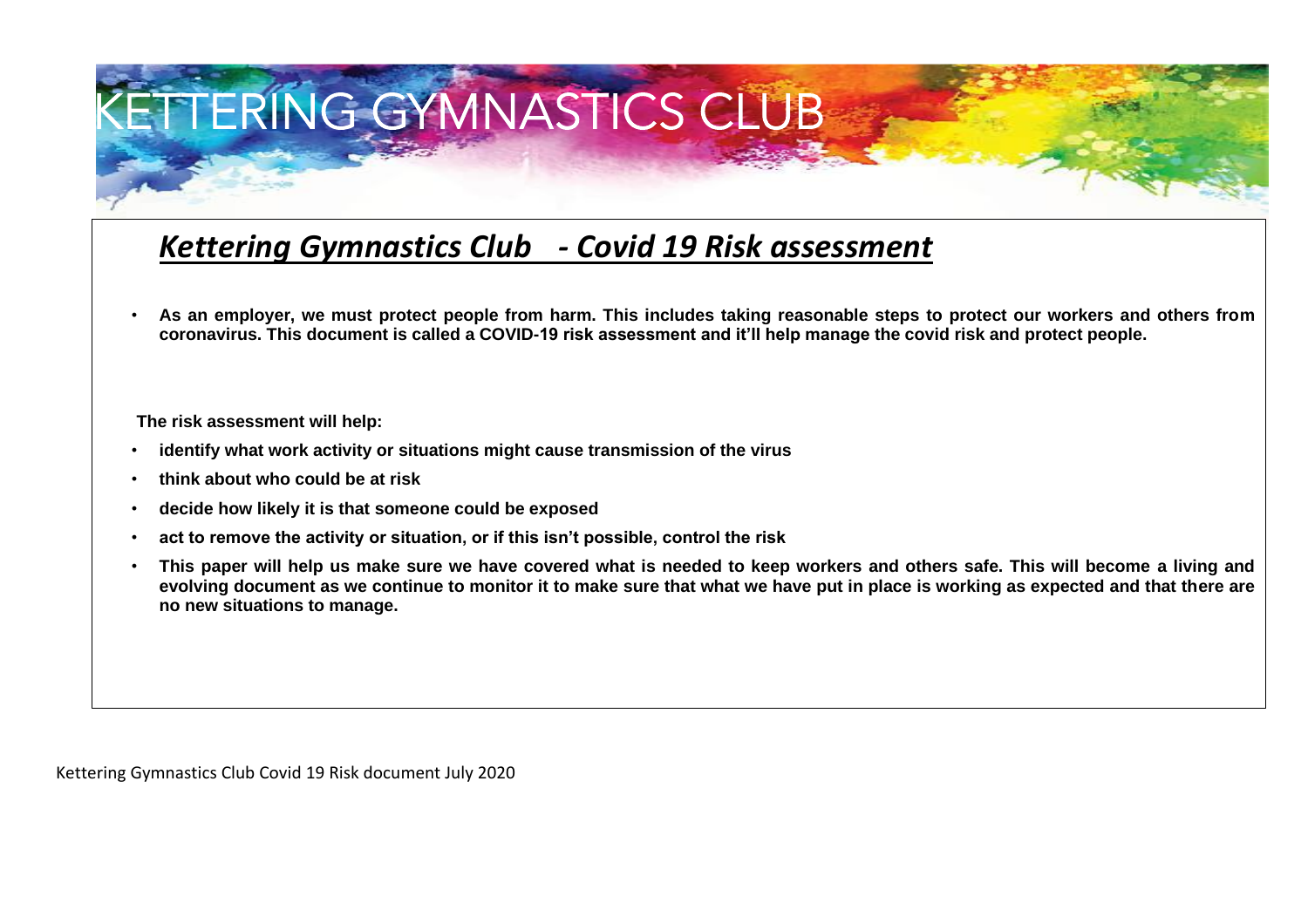## **Kettering Gymnastics COVID 19 Risk Assessment Form**

|                                                                                                                                                                      |                   |  | <b>KGC - Covid</b>               | Date of Assessment:                                                                                                                                                                                                                                        |                             |                   |                       |                                                                                                                                     |                 |                                            |           |                                                                            |  |          |  |
|----------------------------------------------------------------------------------------------------------------------------------------------------------------------|-------------------|--|----------------------------------|------------------------------------------------------------------------------------------------------------------------------------------------------------------------------------------------------------------------------------------------------------|-----------------------------|-------------------|-----------------------|-------------------------------------------------------------------------------------------------------------------------------------|-----------------|--------------------------------------------|-----------|----------------------------------------------------------------------------|--|----------|--|
| 12/07/2020                                                                                                                                                           |                   |  |                                  |                                                                                                                                                                                                                                                            |                             |                   |                       |                                                                                                                                     |                 |                                            |           |                                                                            |  |          |  |
| Task / Work Activity /<br>Work<br>Assessment Carried By:<br>Area Assessed:                                                                                           |                   |  |                                  |                                                                                                                                                                                                                                                            |                             |                   |                       |                                                                                                                                     |                 |                                            |           |                                                                            |  |          |  |
|                                                                                                                                                                      |                   |  |                                  | P Purcell/ R Purcell                                                                                                                                                                                                                                       |                             |                   |                       |                                                                                                                                     |                 |                                            |           |                                                                            |  |          |  |
| Risk severity e.g                                                                                                                                                    |                   |  |                                  |                                                                                                                                                                                                                                                            |                             | Likelihood        |                       |                                                                                                                                     |                 | <b>Risk Rating</b><br>Outcome X Likelihood |           |                                                                            |  |          |  |
| 10                                                                                                                                                                   | 8                 |  | 5                                | 3                                                                                                                                                                                                                                                          | $\mathbf{1}$                | 10                | 8                     | 5                                                                                                                                   | $\overline{2}$  | $\mathbf{1}$                               | High      | Medium                                                                     |  | Low      |  |
| Full<br>closure                                                                                                                                                      | Severe<br>closure |  | Partial<br>closure/<br>reduction | Minor<br>reduction                                                                                                                                                                                                                                         | <b>No</b><br>change         | Certain           | Very<br>likely        | likely                                                                                                                              | <b>Unlikely</b> | Remote                                     | 50-100    | $20 - 49$                                                                  |  | $1 - 19$ |  |
| Who is at<br><b>Identified Hazards</b><br><b>Control Measures Already in Place</b><br>risk?                                                                          |                   |  |                                  |                                                                                                                                                                                                                                                            | Severity/<br><b>Outcome</b> | <b>Likelihood</b> | <b>Risk</b><br>Rating | <b>Further</b><br>action<br>Yes/No                                                                                                  |                 |                                            |           |                                                                            |  |          |  |
| An infected person arrives at the gym<br>and unknowingly spreads the virus.<br>All those in<br>the Gym<br>There is a clear risk of this person<br>spreading Covid 19 |                   |  |                                  | We operate a health surveillance check (questionnaire and<br>gym which the parent, guardian or gymnast will answer<br>depending on the age of the participants.<br>Anyone who has Covid 19 or who has been in contact with<br>gym under any circumstances. |                             |                   |                       | temperature check limit at 37.8 degrees) on registration at the<br>Covid 19 or not feeling well will not be permitted to attend the | 5               | $\overline{2}$                             | Low<br>10 | Comms to<br>parents/<br>training off<br>Coaches<br>Health<br>Questionnaire |  |          |  |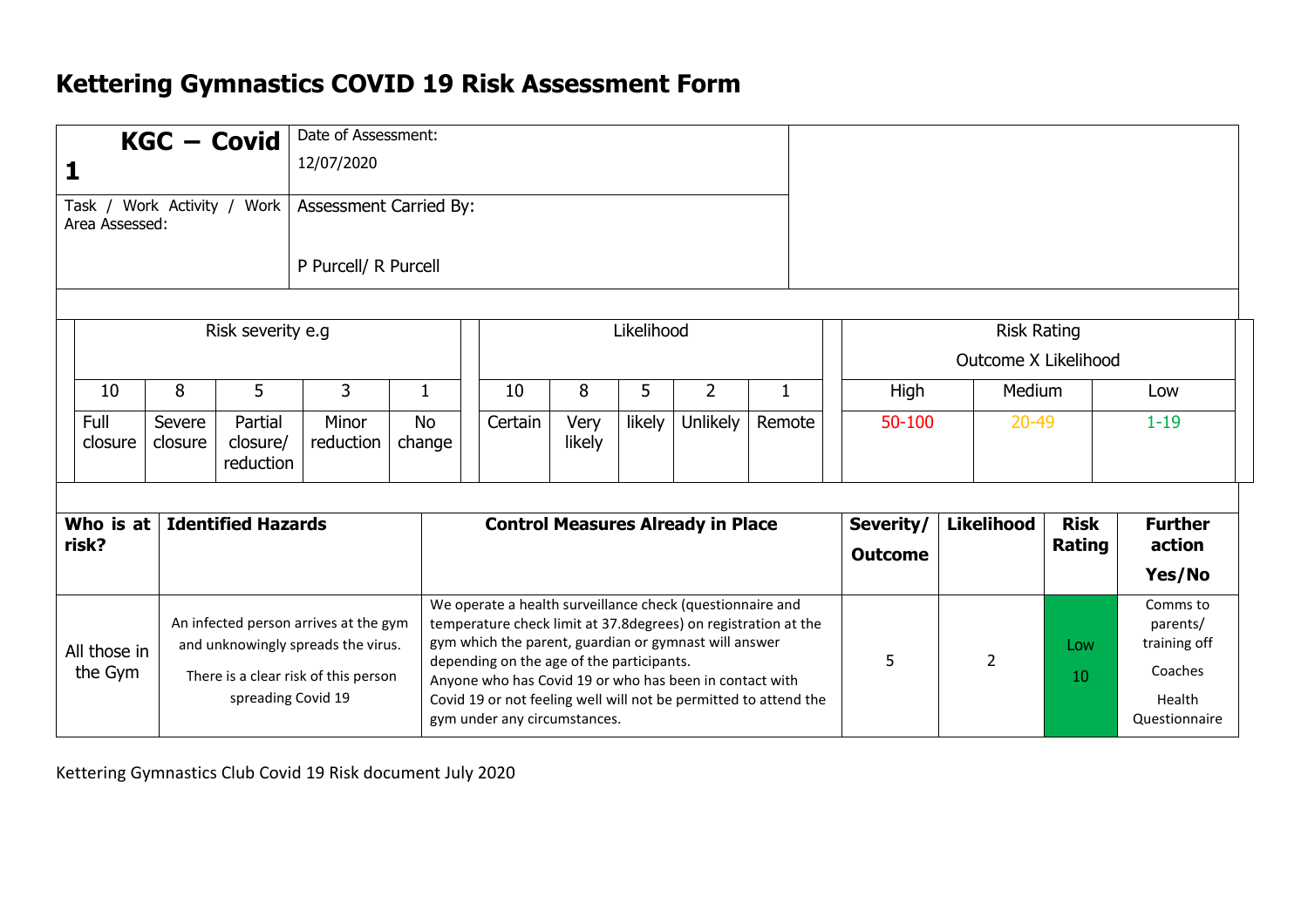| All those in<br>the Gym | Cross contamination caused by<br>Persons attending the gym who have<br>possible Covid 19 symptoms or are A-<br>symptomatic but who do not yet know<br>if they have Covid 19 or think that they<br>have another condition or illness.<br>(Covid 19 symptoms explained<br>incorrectly as flu). | We operate a health surveillance check (questionnaire and<br>temperature check limit at 37.8 degrees) on registration at the<br>gym which the parent, guardian or gymnast will answer<br>depending on the age of the participants. This will also apply to<br>staff<br>Anyone who has Covid 19 or who has been in contact with<br>Covid 19 or not feeling well will not be permitted to attend the<br>gym under any circumstances.<br>Training sessions times to be staggered to avoid cross over<br>Kitchen/ Rest areas are to be closed<br>Gymnasts should come in their gear as changing facilities will<br>not be available.<br>All members and staff to wash hands on arrival<br>Training sessions to be reduced to a minimum number<br>Parents to use a drop off and collect system.<br>Parents are not to wait inside the gym whilst training is taking<br>place.<br>Viewing areas are closed<br>Sanitising of equipment and hand sanitising /hand washing<br>breaks will take place in sessions where required<br>Increased Sanitising stations sited around facility<br>Where possible groups to be kept in separate training bubbles<br>Introduce one-way flows around the facility<br>Parents/coaches reminded that where someone at home who<br>is deemed vulnerable (new and expectant mother, elderly etc)<br>then the gymnast should not attend any sessions until further<br>notice | 10 | $\overline{2}$ | <b>MED</b><br>20 | Comms to<br>parents<br>Staff training<br>Cleaning<br>schedule<br>developed<br>Full<br>walkthrough of<br>training<br>operations |
|-------------------------|----------------------------------------------------------------------------------------------------------------------------------------------------------------------------------------------------------------------------------------------------------------------------------------------|-----------------------------------------------------------------------------------------------------------------------------------------------------------------------------------------------------------------------------------------------------------------------------------------------------------------------------------------------------------------------------------------------------------------------------------------------------------------------------------------------------------------------------------------------------------------------------------------------------------------------------------------------------------------------------------------------------------------------------------------------------------------------------------------------------------------------------------------------------------------------------------------------------------------------------------------------------------------------------------------------------------------------------------------------------------------------------------------------------------------------------------------------------------------------------------------------------------------------------------------------------------------------------------------------------------------------------------------------------------------------------------------------------|----|----------------|------------------|--------------------------------------------------------------------------------------------------------------------------------|
|-------------------------|----------------------------------------------------------------------------------------------------------------------------------------------------------------------------------------------------------------------------------------------------------------------------------------------|-----------------------------------------------------------------------------------------------------------------------------------------------------------------------------------------------------------------------------------------------------------------------------------------------------------------------------------------------------------------------------------------------------------------------------------------------------------------------------------------------------------------------------------------------------------------------------------------------------------------------------------------------------------------------------------------------------------------------------------------------------------------------------------------------------------------------------------------------------------------------------------------------------------------------------------------------------------------------------------------------------------------------------------------------------------------------------------------------------------------------------------------------------------------------------------------------------------------------------------------------------------------------------------------------------------------------------------------------------------------------------------------------------|----|----------------|------------------|--------------------------------------------------------------------------------------------------------------------------------|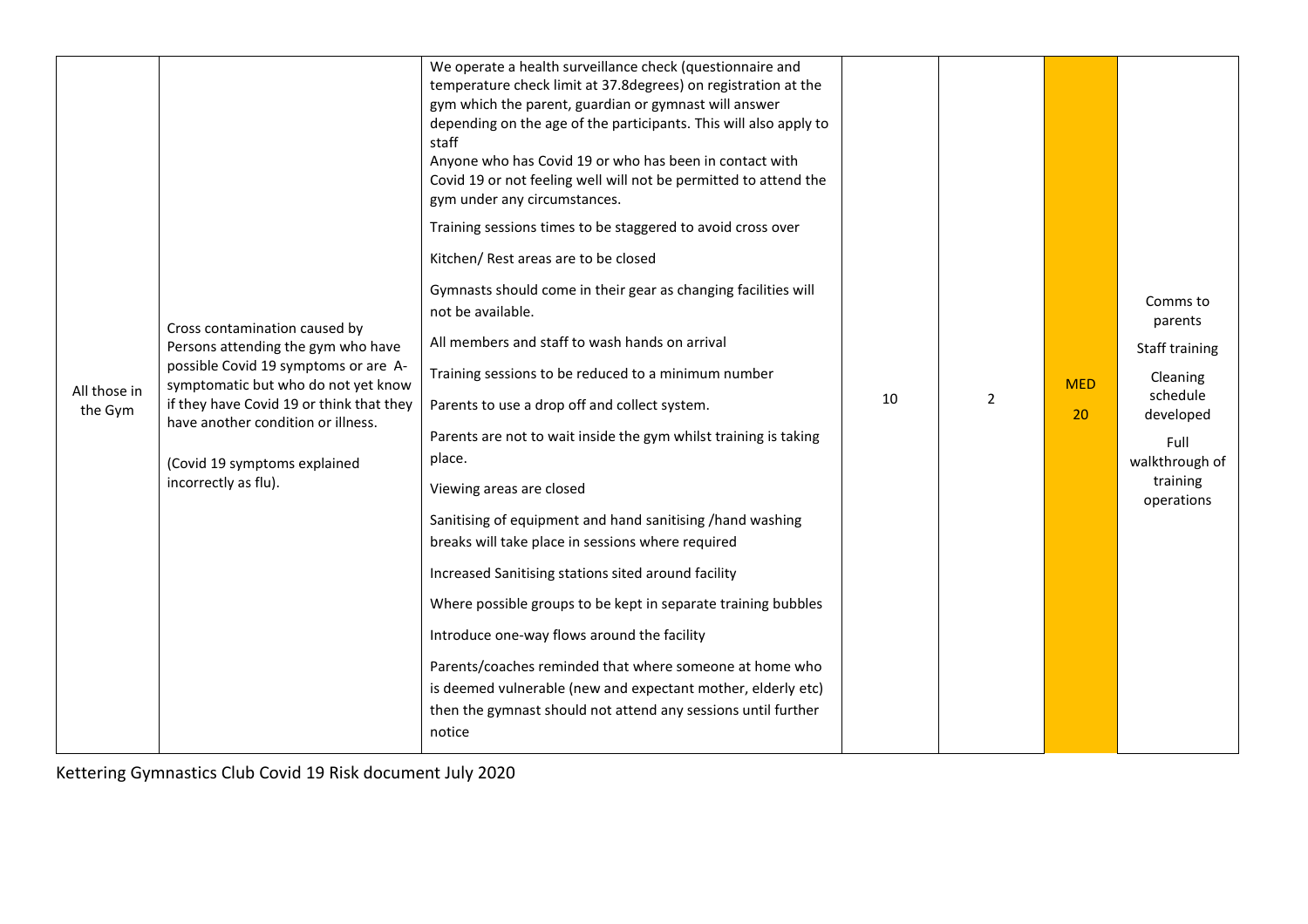| All those in<br>the Gym | Equipment/facilities are<br>contaminated during use/High<br>touch areas increasing chance of<br>spread                                                                              | Equipment is to be sanitised between classes.<br>Carpet floors are to be vacuumed with a HEPA filtered vacuum<br>cleaner. Bar work should be restricted to metal bar to make<br>cleaning the bar possible.<br>Beams are to be fitted with Covid Safety Covers which can be<br>wiped down and sanitised.<br>Where possible the Vault is also to be fitted with a Covid Safety<br>Cover and/or cleaned accordingly.<br>Safety mats blocks etc. should be sanitised after use. Cleaning<br>schedule will ensure all high touch areas are regularly cleaned<br>and disinfected to include, but not exclusively, doors /<br>handles/toilets/sinks/main walk way areas/floors etc                                                                                                            | 5 | $\overline{2}$ | 10<br>Low    | Coaches trained<br>in PPE/ cleaning<br>and training<br>protocols<br>Cleaning<br>schedule/record<br>to be created<br>New beam<br>covers to be<br>bought |
|-------------------------|-------------------------------------------------------------------------------------------------------------------------------------------------------------------------------------|----------------------------------------------------------------------------------------------------------------------------------------------------------------------------------------------------------------------------------------------------------------------------------------------------------------------------------------------------------------------------------------------------------------------------------------------------------------------------------------------------------------------------------------------------------------------------------------------------------------------------------------------------------------------------------------------------------------------------------------------------------------------------------------|---|----------------|--------------|--------------------------------------------------------------------------------------------------------------------------------------------------------|
| All those in<br>the Gym | A gymnast could report as Covid 19<br>positive. Continued participation could<br>spread the disease to others.                                                                      | Classes will be separated wherever possible so that in the event<br>of a gymnast reporting Covid 19 positive the "bubble" class can<br>be contacted and informed that they must self-isolate.<br>All those affected will be excluded from the gym until their self<br>isolation period is over/confirmed negative<br>Classes will be separated by time allowing time for cleaning.<br>Sufficient spaces created between equipment and stations to<br>preventing the 2m social distancing rule being breached                                                                                                                                                                                                                                                                           | 8 | $\overline{2}$ | 16<br>Low    | Training<br>schedules<br>created will<br>ensure<br>gymnasts work<br>in a bubble with<br>coaches<br>crossovers kept<br>to a minimum                     |
| All those in<br>the Gym | Failure to socially distance when<br>arriving / departing the gym or whilst<br>moving around the gym and waiting<br>for equipment resulting in Covid 19<br>being potentially spread | We have a new one-way system within the gym for both<br>moving between equipment and also entry/exit procedures.<br>We have marked out minimum 2m separation sections on all<br>equipment areas with larger spaces on the floor to assist in<br>spreading people out.<br>Staff will not physically interact with the children and will have<br>designated locations to stand within.<br>Our staff will enforce social distancing at all times.<br>We have reduced the number of people in the building.<br>Parents will be excluded from the building.<br>When entering and leaving children will follow strict guidance<br>on routes/distancing to be followed<br>isolation location/area for children to wait created.<br>Hand sanitizer to be used on exit from the gym by everyone | 5 | 5              | 25<br>Medium | Y<br>Training of staff<br>in movement<br>rules<br>Introduce on<br>site Monitor<br>role                                                                 |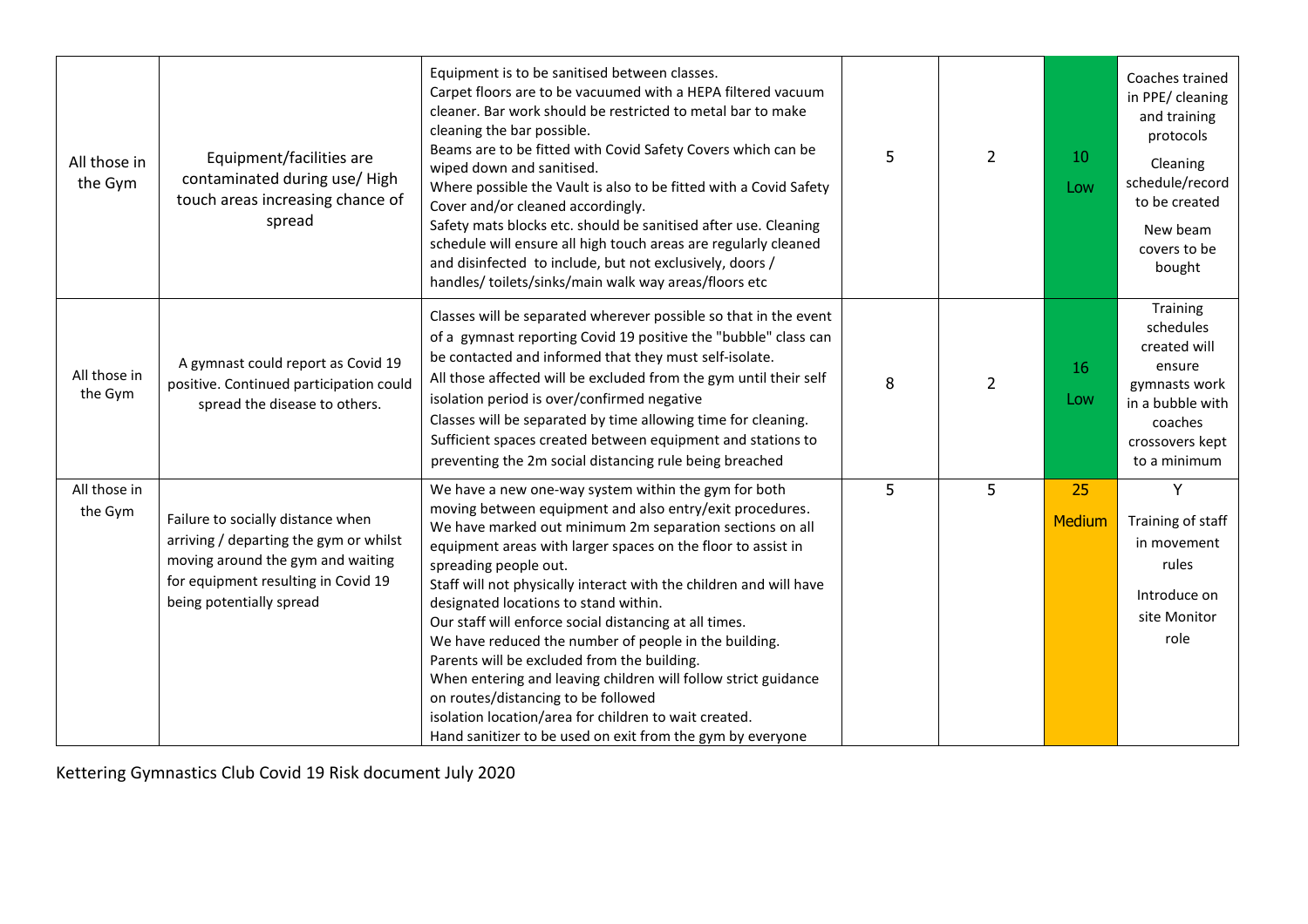| Parents/     | Parents fail to socially distance outside | Separate entrance and exit points                                 | 5 | $\overline{2}$ | 10            | Monitor activity |
|--------------|-------------------------------------------|-------------------------------------------------------------------|---|----------------|---------------|------------------|
| Children     | the gym facility increasing chances of    | 2mtr queuing system introduced with markings / signage to         |   |                |               | when parents     |
|              | Covid 19 spread                           | remind everyone of social distance rules                          |   |                | Low           | arrive/create    |
| waiting      |                                           | Exit area waiting zone for parents created with social distancing |   |                |               | signage/         |
| outside      |                                           | markings and signage                                              |   |                |               | queuing system   |
|              |                                           |                                                                   |   |                |               |                  |
|              |                                           |                                                                   |   |                |               |                  |
| All users of | Failure to adhere to hand Hygiene         | The virus can spread through touch or possibly is airborne        | 5 | 5              | 25            | Y                |
| the Gym      | rules/ social distancing rules leads to   | So, it is important to remain socially distant/ stay clean.       |   |                | <b>Medium</b> | Notices to       |
|              | increased spread of virus.                | Coaches will be asked to monitor compliance and remove            |   |                |               | remind children  |
|              |                                           | children if continued failures are observed                       |   |                |               |                  |
|              |                                           | Isolation room/areas created to place children if required        |   |                |               | to wash hands /  |
|              |                                           | Introduction of face coverings will remain under review or if     |   |                |               | clothes          |
|              |                                           | Govt guidance changes.<br>Hand hygiene signage                    |   |                |               | Create isolation |
|              |                                           | Hand Hygiene breaks introduced as needed                          |   |                |               | area             |
|              |                                           | Hand sanitizer on arrival and departure is required               |   |                |               | Hygiene breaks   |
| Coaches      | Coaches coming into close contact         | Supporting a gymnast is to be avoided.                            | 5 | 8              | 40            | Coaches          |
|              | with the gymnasts when providing          | It is safer to prepare an approach/ create control measures for   |   |                |               | training/Daily   |
|              | support                                   | supporting rather than stand back while gymnasts undertake        |   |                | <b>High</b>   | briefings        |
|              |                                           | move asked not to do or when trying to regain moves.              |   |                |               |                  |
|              | Resulting in either catching covid 19 or  | Use support harnesses or other remote support equipment if        |   |                |               | Coaches to       |
|              | passing it on to a gymnast.               | possible in the first instance.                                   |   |                |               | wear PPE         |
|              |                                           | coaches will support a gymnast who needs help,                    |   |                |               | shields/ masks   |
|              |                                           | however, skill moves will not be taught in the first weeks of     |   |                |               | provided if      |
|              |                                           | training thus removing the need to support                        |   |                |               | occurrence       |
|              |                                           | PPe such as Face guards / gloves are available to coaches to      |   |                |               |                  |
|              |                                           | wear $-$ at this time there is no requirement to wear them.       |   |                |               |                  |
|              |                                           | If support is essential – this should be by the clothing only     |   |                |               |                  |
|              |                                           | Coaches must use hand sanitiser regularly and be advised not      |   |                |               |                  |
|              |                                           | to wipe hands near own face at any time.                          |   |                |               |                  |
|              |                                           | Where a coach has come into contact with gymnasts sweat/          |   |                |               |                  |
|              |                                           | other body fluids-remove and dispose of any worn PPE safely /     |   |                |               |                  |
|              |                                           | undertake handwashing/change clothes if appropriate.              |   |                |               |                  |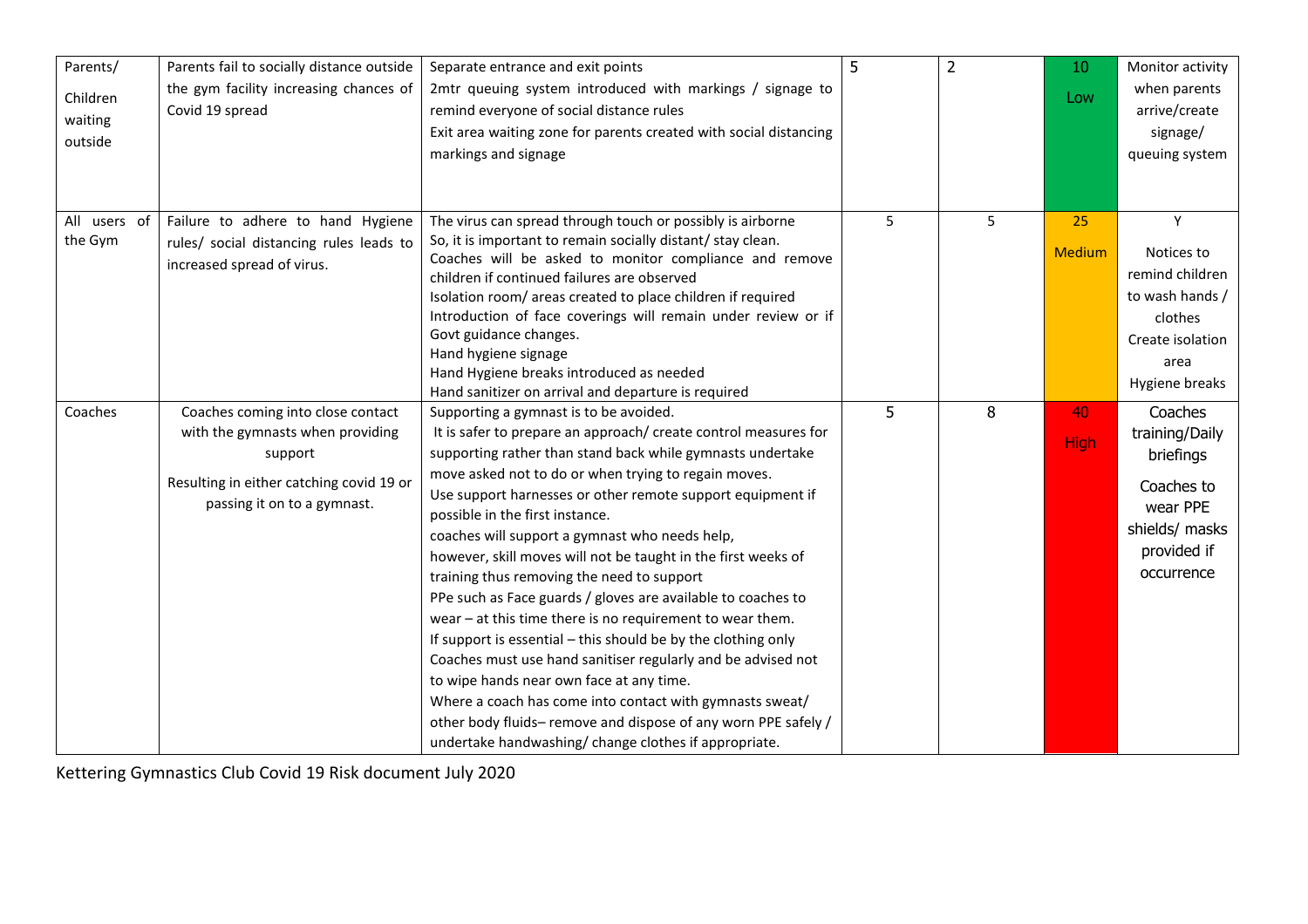| All users of<br>the Gym       | Gym users/ Staff regularly Sneezing,<br>Coughing                                                                                                   | Good hand hygiene practice in place<br>$\bullet$<br>Catch it bin it SIGNAGE<br>$\bullet$<br>Paper and hand Tissues available<br>Hand wash stations available for use<br>Bins are safely emptied and cleaned after each training<br>session<br>Children reminded to Cough and sneeze into the crook<br>of their elbow and use a separate bathroom if possible                                       | 5                        | 5<br>Likely    | 25<br><b>Medium</b> | Y<br>CREATE<br>SIGNAGE-<br>catch it bin it kill<br>it<br>Protocols for<br>emptying bins<br>Staff awareness<br>training |
|-------------------------------|----------------------------------------------------------------------------------------------------------------------------------------------------|----------------------------------------------------------------------------------------------------------------------------------------------------------------------------------------------------------------------------------------------------------------------------------------------------------------------------------------------------------------------------------------------------|--------------------------|----------------|---------------------|------------------------------------------------------------------------------------------------------------------------|
| Staff,<br>Children<br>Parents | Identification of potential infection:<br>Cough<br>$\bullet$<br>Fever<br>Shortness of breath<br>$\bullet$<br>Sore Throat<br>Loss of sense of smell | Isolation area available to accommodate person/s<br>$\bullet$<br>Session will be cancelled, and the risk assessment<br>reviewed<br>No participation by any child should any family<br>member in the household be self-isolating<br>No children to participate if family member<br>shielding/classed as vulnerable without full risk<br>assessment                                                  | 5<br>Lost Time<br>Injury | 5<br>Likely    | 25<br>Medium        | Y<br>Create isolation<br>area<br>Comms with<br>parents                                                                 |
| Staff,<br>Children<br>Parents | Returning from a category 1 country                                                                                                                | <b>Category 1 Countries</b><br>Travelers should self-isolate, even if a-symptomatic, and use the<br>111 online coronavirus service to find out what to do next. Go<br>home or to your destination and then self-isolate.<br><b>Category 2 Countries</b><br>Travelers do not need to undertake any special measures, but if<br>they develop symptoms, they should self-isolate and call NHS<br>111. | 5                        | $\overline{2}$ | 10<br>Low           | N                                                                                                                      |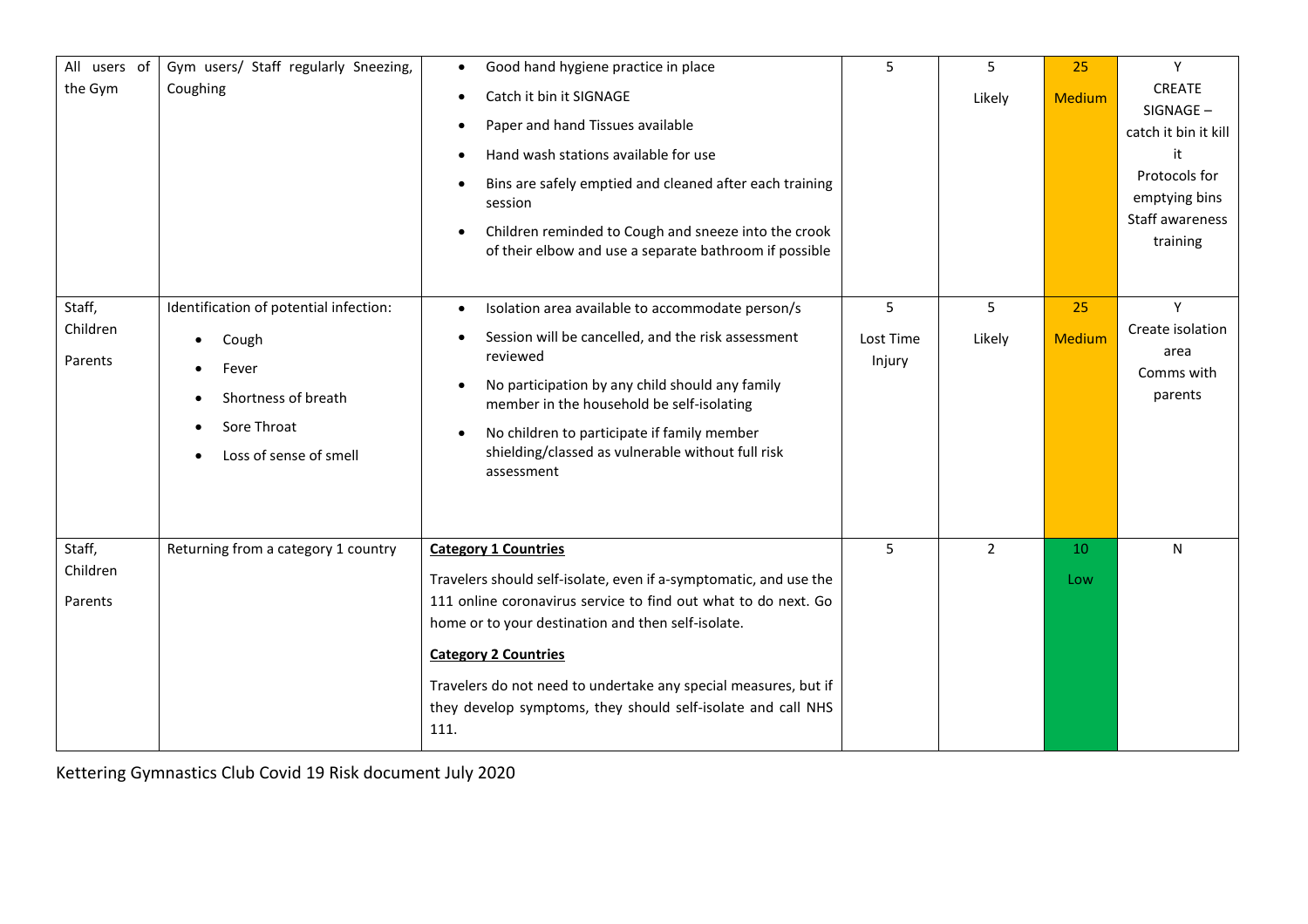| All users of | Fire emergency causing social                                                                             | Upon being advised to evacuate the building this will be done                                                                                                                                                                                                                                                                                                                                                                                                                                                                                                                                                                                             | 10 |               | 10        | Review fire evac                                                                              |
|--------------|-----------------------------------------------------------------------------------------------------------|-----------------------------------------------------------------------------------------------------------------------------------------------------------------------------------------------------------------------------------------------------------------------------------------------------------------------------------------------------------------------------------------------------------------------------------------------------------------------------------------------------------------------------------------------------------------------------------------------------------------------------------------------------------|----|---------------|-----------|-----------------------------------------------------------------------------------------------|
| the Gym and  | distancing to be compromised.                                                                             | whilst attempting to maintain a 2m gap.                                                                                                                                                                                                                                                                                                                                                                                                                                                                                                                                                                                                                   |    |               | Low       | procedures                                                                                    |
| parents      | Potentially resulting in Covid 19 being<br>spread                                                         | If fire or the products of combustion can be seen then<br>evacuation should take place as quickly as possible disregarding<br>the 2mtr rules.<br>On exiting the gym if social distancing has been maintained it is<br>to be maintained at the assembly point.<br>However where social distancing has been compromised those<br>who have been involved are to be segregated from those who<br>were able to evacuate while observing social distancing. It is<br>likely that if someone has been in a fire and seen the fire or smelt<br>smoke that they will need medical screening by the ambulance<br>service even if they are not admitted to hospital. |    |               |           | Check assembly<br>point signage                                                               |
| Gym users    | First aid is required to be given to an ill<br>person - this may entail CPR/close<br>face to face contact | First aid should only be provided by trained qualified first aider<br>Where Defibrilator is available this should in the first instance<br>be used once identified need of the patient has been<br>confirmed.<br><b>Emergency services contacted</b><br>If giving Chest compressions manually - then place tissue over<br>patients mouth to catch any exhaled water vapour droplets<br>PPE equipment - Gown/ Gloves and face screen to be worn<br>To protect from body fluids / blood etc                                                                                                                                                                 | 5  | $\mathcal{P}$ | 10<br>Low | <b>Ensure PPe</b><br>available and<br>easily accessible<br>Consider need<br>for defib on site |